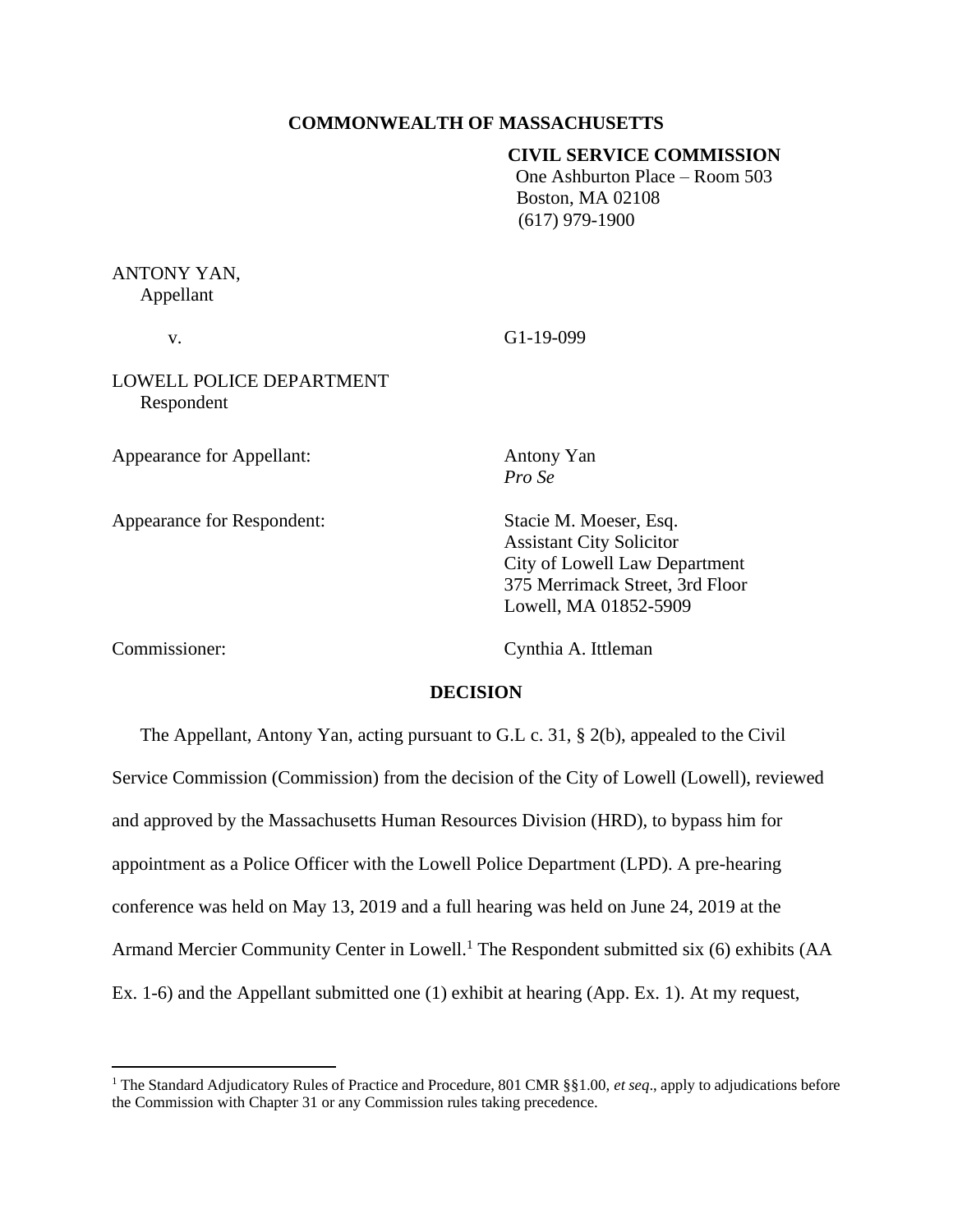Lowell submitted three (3) post-hearing exhibits (AA PH Ex. 1-3). The hearing was digitally recorded, with copies provided to the parties. $<sup>2</sup>$  The witnesses were sequestered. Both parties</sup> submitted proposed decisions. For the reasons stated below, the appeal is denied.

## **FINDINGS OF FACT**

Based on the exhibits entered into evidence, the testimony of the following witnesses:

*Called by the Appointing Authority*:

- Captain James Hodgdon, Commanding Officer of Professional Services Standards, LPD
- Lieutenant James Fay, Officer in Charge of Training, LPD;

## *Called by the Appellant:*

■ Antony Yan, Appellant;

taking administrative notice of all documents logged in the case file, considering pertinent law, and drawing reasonable inferences from the credible evidence, a preponderance of the credible evidence establishes the following facts:

- 1. The Appellant, Antony Yan (Appellant or Mr. Yan), served in the Marine Corps for three years and eight months. He and his wife have two young children. At the time of this appeal, he supported his family by staying at home with them while he attended college courses at Middlesex Community College. (Appellant Testimony).
- 2. In addition to English, the Appellant can speak and understand Khmer. (AA Ex. 6).
- 3. The Appellant took the Civil Service examination on March 25, 2015, and passed. He applied to be a police officer in the Lowell Police Department during the 2015-2016 hiring

 $2$  If there is a judicial appeal of this decision, the plaintiff in the judicial appeal would be obligated to use the copy of the recording to provide the court with a written transcript of this hearing to the extent that he/she wishes to challenge the decision as unsupported by the substantial evidence, arbitrary and capricious, or an abuse of discretion.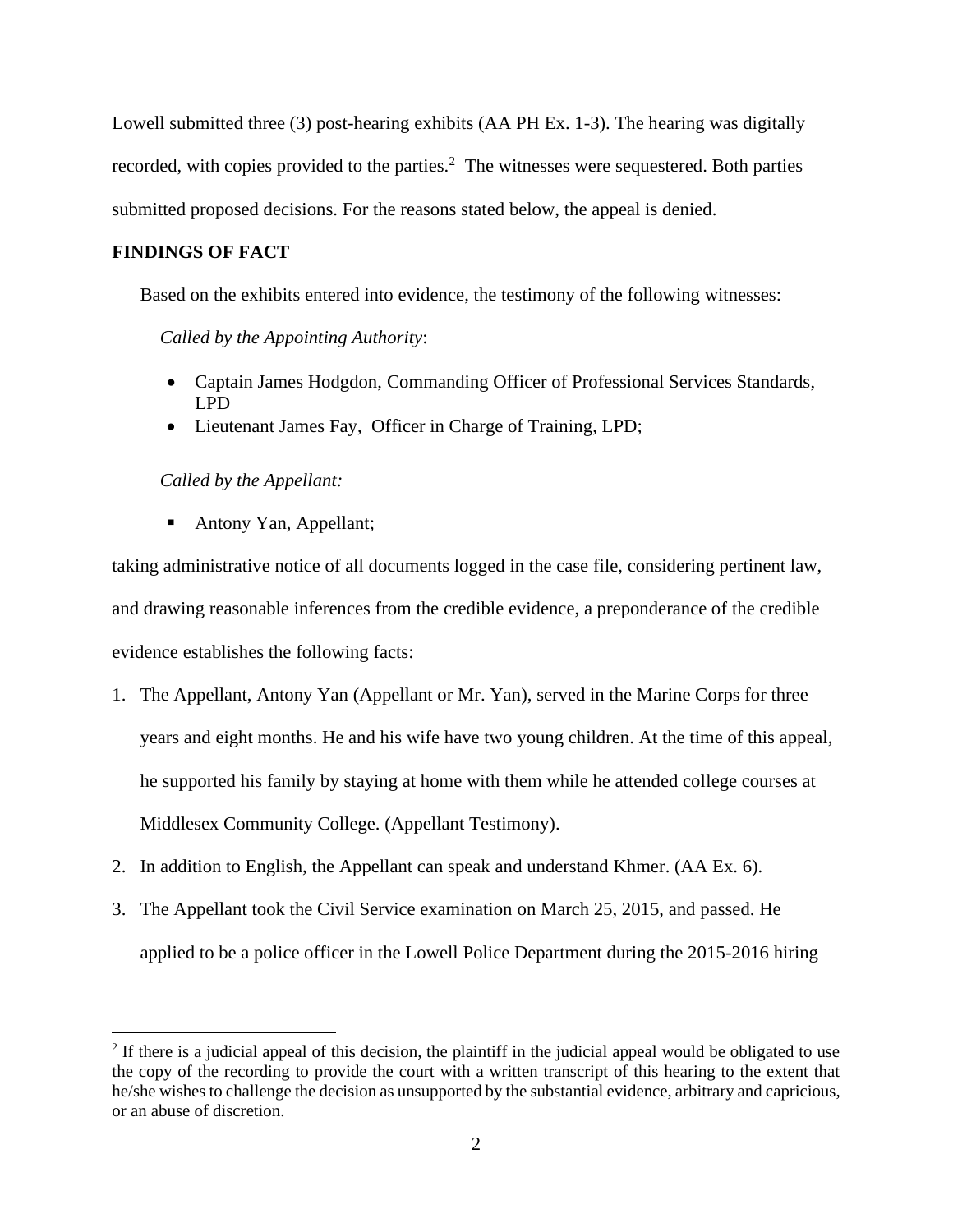cycle. (Stip. Facts; AA Ex. 1; Appellant Testimony; Fay Testimony).

- 4. The LPD conducted a background investigation of the Appellant during the 2015-2016 hiring process. The investigation included a background check, confirmation of employment, verification of educational background, confirmation of residency, military history and citizenship status. (Fay Testimony).
- 5. The Lowell Police Department conditionally hired the Appellant in 2016. Employment was conditional based on the Appellant's successful completion of the Police academy. (Fay Testimony).
- 6. The Municipal Police Training Committee (MPTC) governs the standards that police recruits must meet in order to become police officers and ensures training practices align with Massachusetts regulations. (AA PH Ex. 1; Fay Testimony).
- 7. The MPTC Student Officer Guide to the Police academy (Guide) includes Massachusetts regulations concerning the training of police officers. Within the Guide is the whole of 550 CMR 3.0, the Massachusetts Police Academy Training Requirements. These state, in relevant part, that student officers may be separated from the academy for non-disciplinary reasons, such as performance deficiency, which can be academic in nature. (AA Ex. 2; AA PH Ex. 2; Hodgdon Testimony; Fay Testimony)
- 8. Regulation 550 CMR 3.09 provides:

550 CMR 309 (4): Dismissal for Performance Reasons. Any student officer who fails to attain a passing score on a re-test, or any three tests, or who otherwise fails to successfully complete performance requirements prescribed by the committee, shall be dismissed for non-disciplinary reasons. (AA PH Ex. 2).

9. The police academy training to which LPD recruits are sent is an intensive six (6) month program. Some of the courses taught at the police academy include: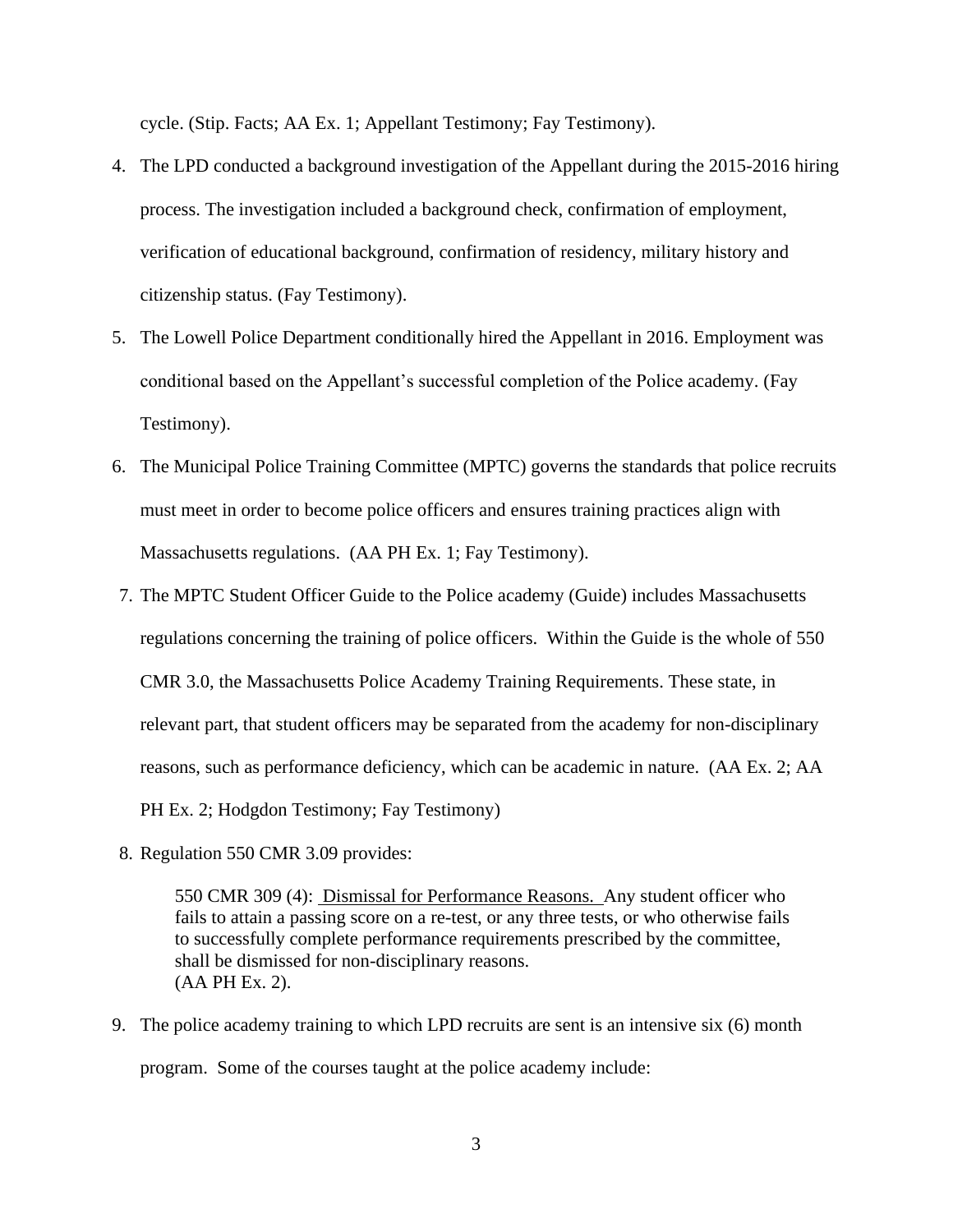Beat and Community Profile Development, Bias Crimes, Constitutional Law, Court Procedures, Crime Prevention and Fear Reduction, Crime Scenes, Criminal Justice System, Crisis Intervention and Conflict Resolution Defensive Tactics, Domestic Violence, Drug Identification and Investigation, Elder Abuse, Emergency Driving, Evolution of Community Policing, Eyewitness Identification, First Responder Gang Intervention, Highway Safety, Homeland Security, Human Trafficking, Investigative Techniques Juvenile, Motor Vehicle Law, Motor Vehicle Stops, report Writing, Traffic Control and Accident Investigation and Water Safety. (AA Ex. 5).

- 10. Academic performance tests are given approximately every three weeks during the academy. Student officers are allowed to re-take two failed exams, as permitted in the Guide. If a student fails a third exam, the academy will automatically dismiss, or separate, the student officer from the academy. (Hodgdon Testimony; Fay Testimony).
- 11. The Appellant failed three exams during the police academy. He re-took two exams and obtained passing scores on the make-up exams. Upon failing the third exam, he was separated from the academy in June 2016. (Hodgdon Testimony; Appellant Testimony).
- 12. The Appellant recognizes that he struggles academically. (Appellant Testimony).<sup>3</sup>
- 13. Lieutenant Fay, who has been employed by the LPD for 21 years and who has been the Director of the Lowell Police academy since 2016, issued a Municipal Police Training Committee Separation Notice form (Separation Notice) to the Appellant on July 21, 2016. This form stated that Student Officer Yan was being dismissed from the academy "for academic reasons having failed three written exams." (AA Ex. 3).

 $3$  During his time at the police academy, the Appellant suffered a knee injury, for which he provided medical documentation to academy officials, and yet he participated in the physical requirements of training to the best of his ability. (AA Ex. 3; AA PH 3; Appellant Testimony).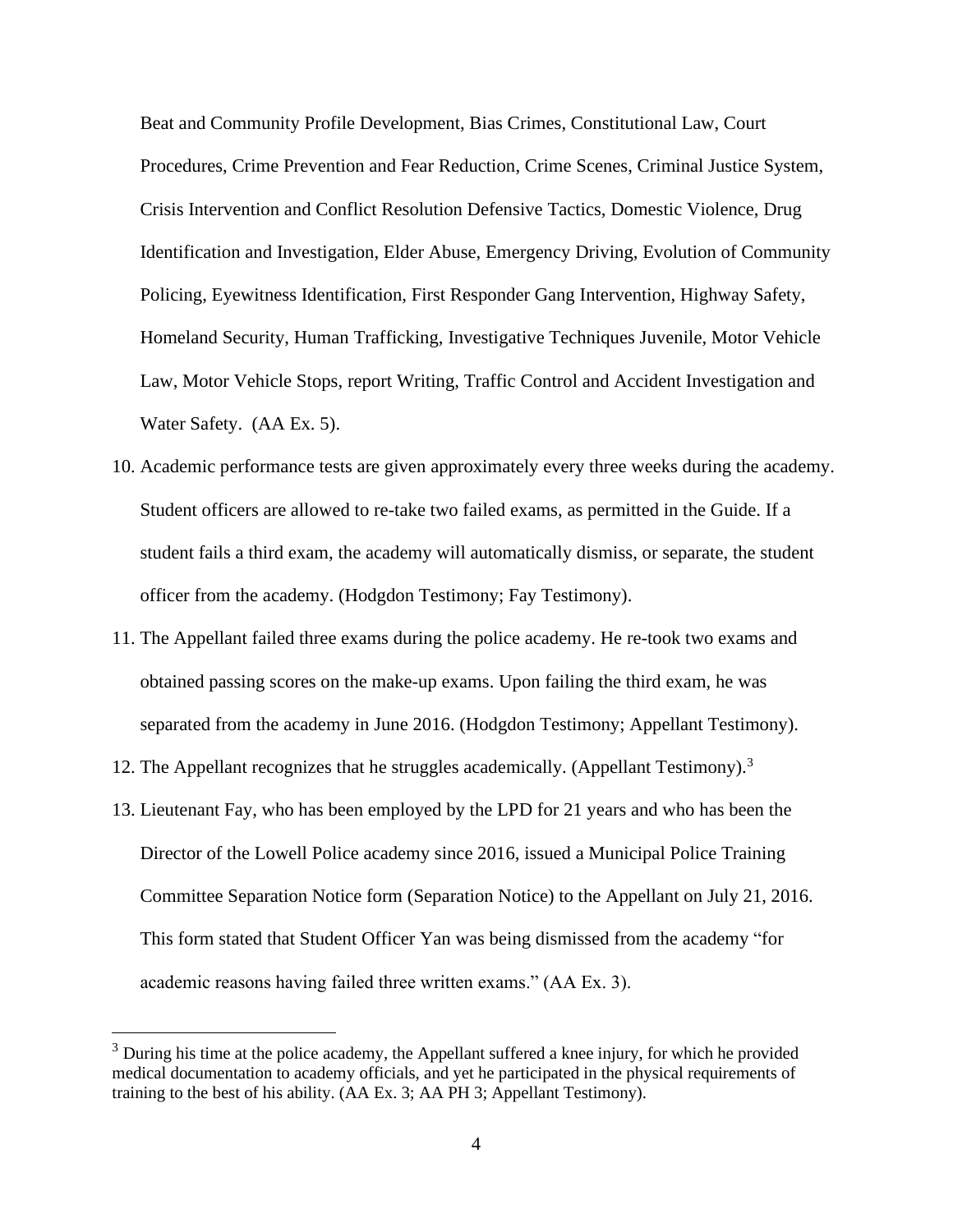- 14. The Appellant completed his Associates Degree in Criminal Justice from Middlesex Community College in 2018. His transcripts show his GPA to be 2.63, with individual grades ranging from A to D and D-. (AA Ex. 5).
- 15. After successfully completing the Sheriff Department's three (3)-month training academy for correctional officers, he started working at the Sherriff's Department on December 10, 2018.  $(AA Ex. 6; Appendix Test by  $^{4}$$
- 16. In December 2018, the Appellant re-applied for a position as a Lowell police officer as part of the hiring process of Certification 05955. (AA Ex. 6; Appellant Testimony).
- 17. In his 2018 application, the Appellant included more recent information about his educational status and new employment. (Ex. 6; Stip. Facts).
- 18. As a general matter, the LPD compares an applicant's previous applications to the most recent application to check for new information, such as new employment and new educational advances or other achievements. (AA Ex. 6; Hodgdon Testimony).
- 19. Detective Corey Erickson conducted the background investigation of the Appellant during the 2018-2019 hiring cycle. As part of the background investigation, Det. Erickson verified that the Appellant had completed his Associates Degree and that he had begun working at the Essex County Sherriff's Department on December 10, 2017, after completing the Sheriff's academy on December 7, 2017. (AA Ex. 6).
- 20. Det. Erickson prepared an investigation report when he completed his investigation. As indicated in the report, Det. Erickson met with the Appellant for a bureau interview and at the Appellant's residence. Det. Erickson noted that he had corresponded with the Appellant on a number of occasions and found him to be responsive and polite. The Appellant had positive

<sup>4</sup> There is no information in the record indicating the courses taught at the Essex Sheriff's Department academy for correctional officers.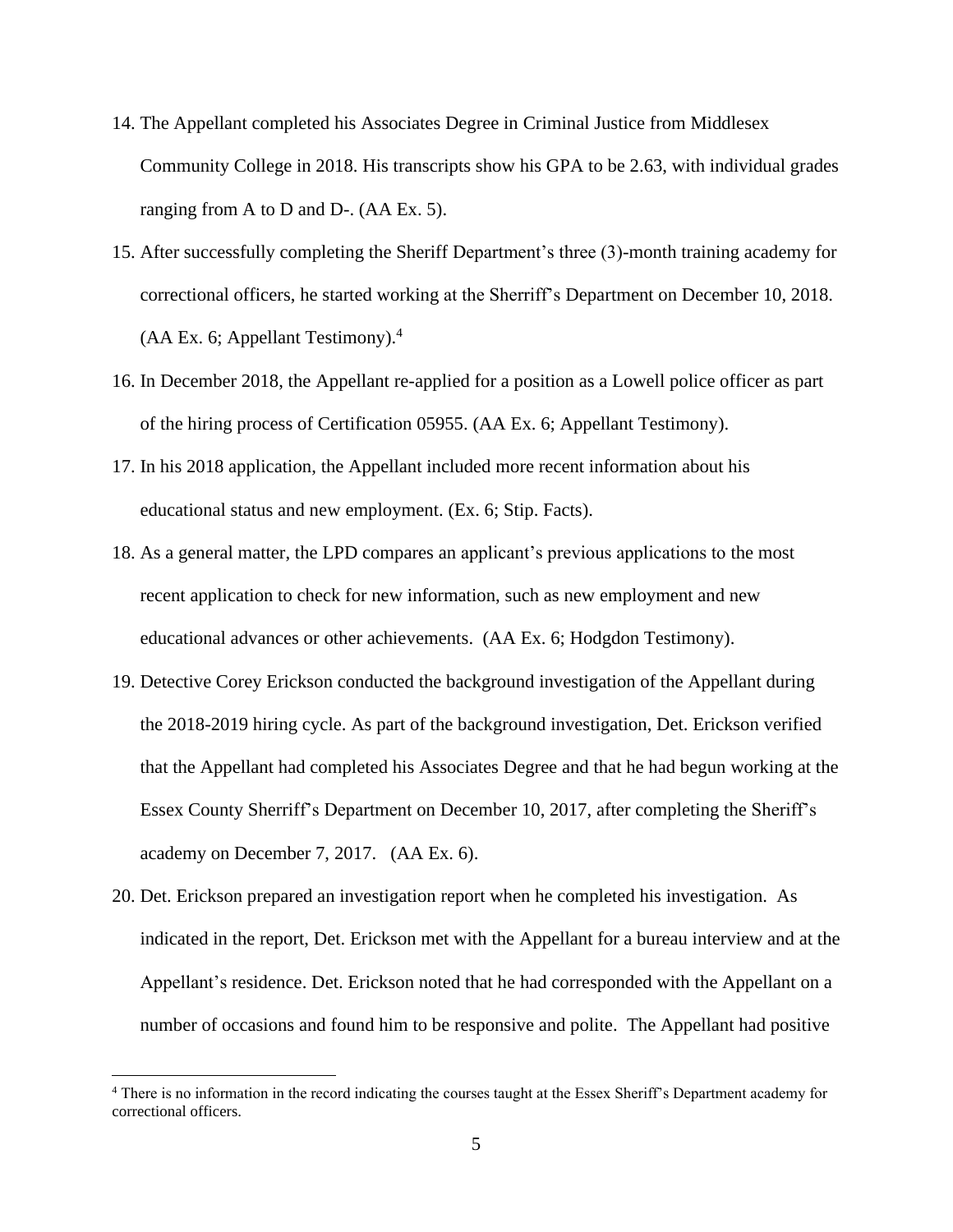references. Detective Erickson also reviewed the Appellant's criminal history, employment history, driving history, property and excise tax status, and driving history. He found no criminal record for the Appellant and the most recent incident on the Appellant's driver history was in 2011. In addition, Det. Erickson learned that the Appellant was working on the night shift at the Sheriff's Department and he (Det. Erickson) spoke to the Appellant's superintendent and found that there no negative reports for the Appellant since he began working there recently. (AA Ex. 6). In speaking with the Essex Sheriff's academy staff instructors, Det. Erickson noted as follows:

I learned the Applicant had no academic issue with that curriculum, and performed physical training without difficulty. The applicant's history of academic struggle remains an unknown factor in determining whether he may be better prepared with educational concepts presented in the Lowell Police Academy. (AA Ex. 6)(emphasis added).

- 20. Lieutenant Fay, a Sergeant at the time of the Appellant's 2018 application, in response to an inquiry from the Appellant during this hiring process, informed the Appellant via email that the Appellant had a good chance of being hired. Lt. Fay wrote this because he believed at the time that the LPD automatically hired student officers who had previously been separated from the Academy. However, this was Lt. Fay's first involvement in the hiring process and he did not know, and was subsequently informed, that it was not LPD procedure to automatically hire those who have been separated from the LPD Academy for academic reasons, as Lt. Fay thought. (App. Ex. 1; Fay Testimony).
- 21. Lt. Fay met with LPD leadership about the Appellant's application and background investigation report. After this discussion, the consensus opinion was that because the Appellant's recent employment history was too short to be of value in assessing the Appellant's employability, and because his academic performance at Middlesex Community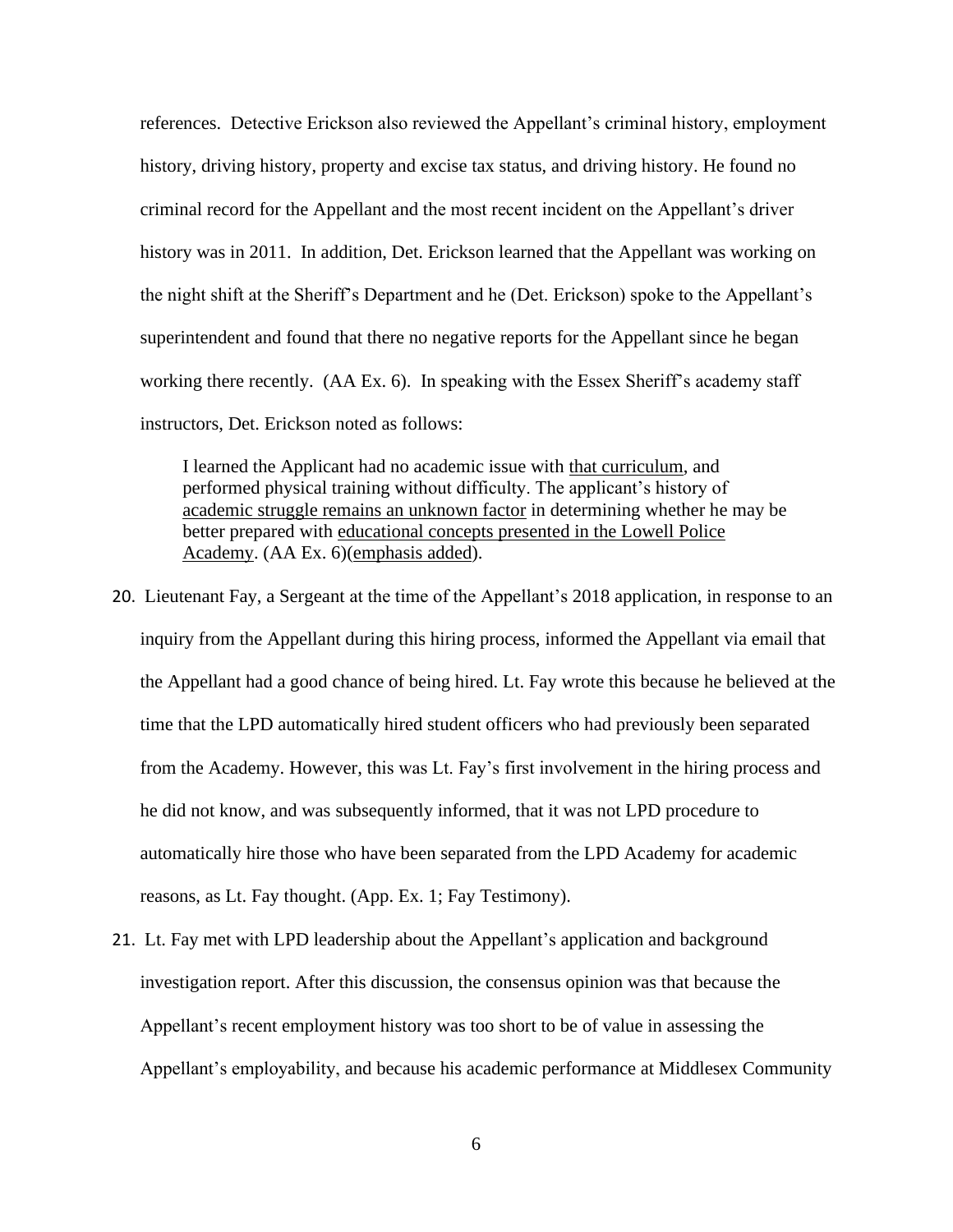College did not show significant improvement in academic performance since he had previously failed the LPD academy, that the Appellant would be bypassed. (Fay Testimony; Hodgdon Testimony).

- 22. The LPD was primarily concerned about the Appellant's limited employment and poor academic performance, specifically that the Appellant had failed three exams at the Academy and had not performed well in courses for his Associates degree and because the employment history that the Appellant provided indicated that he had not worked outside the home since his service in the Marines ended, that he received unemployment for a year (April 2016 to April 2017) and that he had only been recently hired by the Essex Sheriff's Department. The only other job the Appellant indicated that he had was at a dry cleaner, although there is no indication when he worked there and for how long. (AA Ex. 6).
- 23. Fifteen (15) applicants who ranked below the Appellant on Certification 05955 were selected to move forward in the application process. (Stip. Facts).
- 24. On January 29, 2018, the LPD sent an email message to the state's Human Resources Division (HRD) indicating that it would bypass the Appellant.<sup>5</sup> This email explained that the LPD had concerns about the Appellant's work ethic and ability to achieve academic success based on his average and below average grades at Middlesex Community College. Specifically, LPD wrote:

Mr. Yan failed out of the 2016 Lowell Police Academy class due to academic failure. Mr. Yan failed three written exams in the first month and half of a six month academy. This failure was before many of the complex skills are taught at the academy. Mr. Yan subsequently enrolled in Middlesex Community College. In doing this Mr. Yan did not seek any full time or part time employment and has been unemployed since leaving the academy. Mr. Yan's

<sup>&</sup>lt;sup>5</sup> I note that Lowell is not required to obtain HRD advance approval of a bypass because it is not a consent decree community.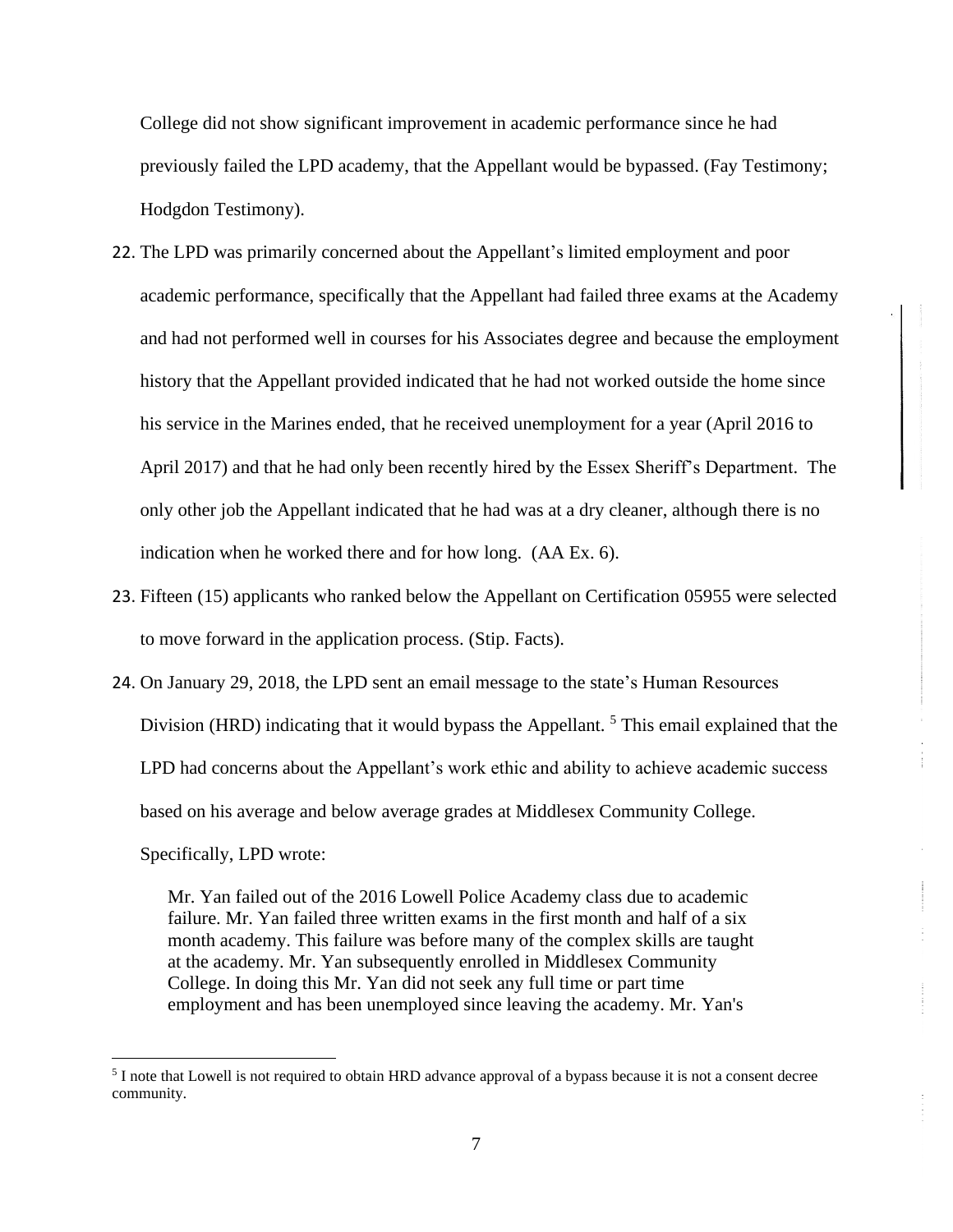grades at MCC are below average despite the fact this is his full time endeavor. Mr. Yan has managed 6 Cs and 2 DS ...

Mr. Yan's inability to perform better than average in school is even more concerning given the fact that he is not working. He is not working despite the fact that he is married with two children. His wife is working … Mr. Yan advised that he does, however, have the time to go to the gym …

… As Mr. Yan has already failed out of the police academy this … does not instill confidence that Mr. Yan would be able to perform much better a second time. Mr. Yan's failure at the police academy led to a police officer position going unfilled. Mr. Yan has not demonstrated that he has the academic capacity to be afforded a second chance where the result may very well be the same outcome. (AA Ex. 5).

25. Among the candidates who received conditional offers and who ranked lower than the

Appellant on the certification, five (5) were related to members of the LPD although

two (2) of the five (5) did not complete the hiring process:

- 1) one candidate's brother is an LPD employee,
- 2) one candidate had been a member of the Animal Control unit and his wife is a member of the LPD,
- 3) one candidate's mother is a member of the LPD,
- 4) one candidate had been an LPD Detention Attendant and his father and brother were members of the department, but the candidate did not complete the process, and
- 5) one candidate's father is a member of the LPD but the candidate did not complete the process.

Another four (4) of the fifteen (15) candidates who were given conditional offers and ranked below the Appellant were not related to members of the LPD but were related to law enforcement personnel in other cities or towns. Two (2) of those four (4) did not successfully complete the hiring process. One of the candidates was the grandchild of a deceased member of the LPD and appears to have been hired. (AA PH Ex. 1).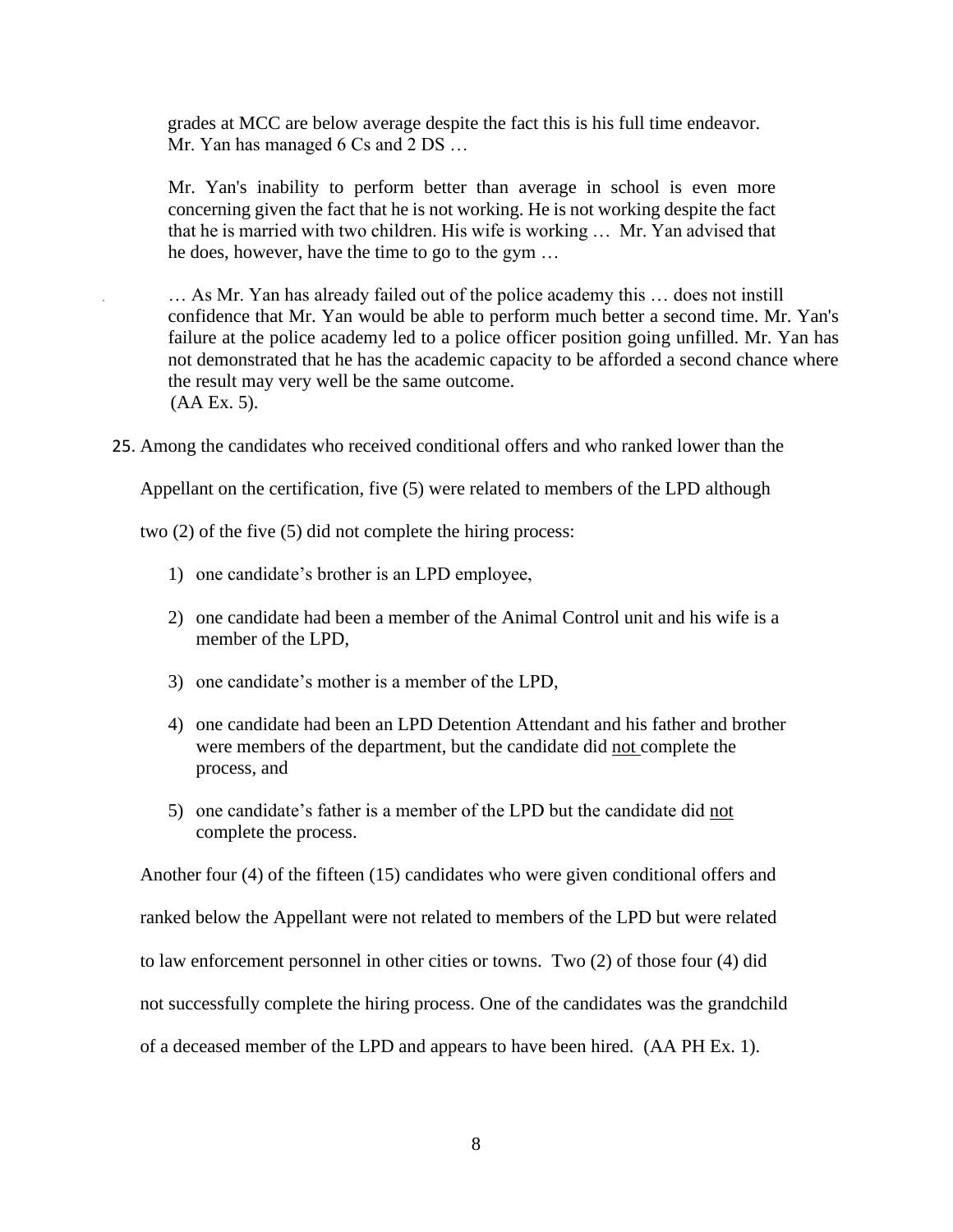26. The LPD estimates it costs \$14,000 to send student officers to the Police academy.

(Hodgdon Testimony).

### *Applicable Civil Service Law*

This appeal involves a bypass for original appointment to a permanent civil service position

of police officer. This process is governed by G.L. c. 31, Section 27, which provides:

"If an appointing authority makes an original or promotional appointment from certification of any qualified person other than the qualified person whose name appears highest [on the certification], and the person whose name is highest is willing to accept such appointment, the appointing authority shall immediately file . . . a written statement of his reasons for appointing the person whose name was not highest."

Pursuant to the Personnel Administration Rules (PAR) promulgated by HRD, the statement of

reasons must be specific and complete:

"Upon determining that any candidate on a certification is to by bypassed . . . an appointing authority shall, immediately upon making such determination, send . . . a full and complete statement of the reason or reasons for bypassing a person or persons more highly ranked. . . . Such statement shall indicate all . . . reasons for bypass on which the appointing authority intends to rely or might, in the future, rely to justify the bypass. . . . No reasons that are known or reasonably discoverable by the appointing authority, and which have not been disclosed . . . shall later be admissible as reasons for selection or bypass in any proceeding before the . . . Civil Service Commission." PAR.08(4)

When a candidate appeals from a bypass, the Commission's role is not to determine whether

that candidate should have been bypassed. Rather, the Commission determines whether, by a

preponderance of the evidence, the decision to bypass the candidate was made after an "impartial

and reasonably thorough review" and that there was "reasonable justification" for the decision.

Police Dep't of Boston v. Kavaleski, 463 Mass. 680, 688-89 (2012); [Brackett v. Civil Service](http://web2.westlaw.com/find/default.wl?mt=Massachusetts&db=578&rs=WLW15.04&tc=-1&rp=%2ffind%2fdefault.wl&findtype=Y&ordoc=2029136022&serialnum=2009543382&vr=2.0&fn=_top&sv=Split&tf=-1&pbc=70F732C1&utid=1) 

[Comm'n, 447 Mass. 233, 241 \(2006\)](http://web2.westlaw.com/find/default.wl?mt=Massachusetts&db=578&rs=WLW15.04&tc=-1&rp=%2ffind%2fdefault.wl&findtype=Y&ordoc=2029136022&serialnum=2009543382&vr=2.0&fn=_top&sv=Split&tf=-1&pbc=70F732C1&utid=1), citing G.L. c. 31, [§ 2\(b\);](http://web2.westlaw.com/find/default.wl?mt=Massachusetts&db=1000042&rs=WLW15.04&docname=MAST31S2&rp=%2ffind%2fdefault.wl&findtype=L&ordoc=2029136022&tc=-1&vr=2.0&fn=_top&sv=Split&tf=-1&pbc=70F732C1&utid=1) City of [Beverly v. Civil Service](http://web2.westlaw.com/find/default.wl?mt=Massachusetts&db=578&rs=WLW15.04&tc=-1&rp=%2ffind%2fdefault.wl&findtype=Y&ordoc=2029136022&serialnum=2023501172&vr=2.0&fn=_top&sv=Split&tf=-1&pbc=70F732C1&utid=1) 

Comm'n, 78 Mass. App. [Ct. 182, 187 \(2010\).](http://web2.westlaw.com/find/default.wl?mt=Massachusetts&db=578&rs=WLW15.04&tc=-1&rp=%2ffind%2fdefault.wl&findtype=Y&ordoc=2029136022&serialnum=2023501172&vr=2.0&fn=_top&sv=Split&tf=-1&pbc=70F732C1&utid=1) See also Mayor of Revere v. Civil Service

Comm'n, 31 Mass. App. Ct. 315, 321 (1991) (appointing authority must establish, by a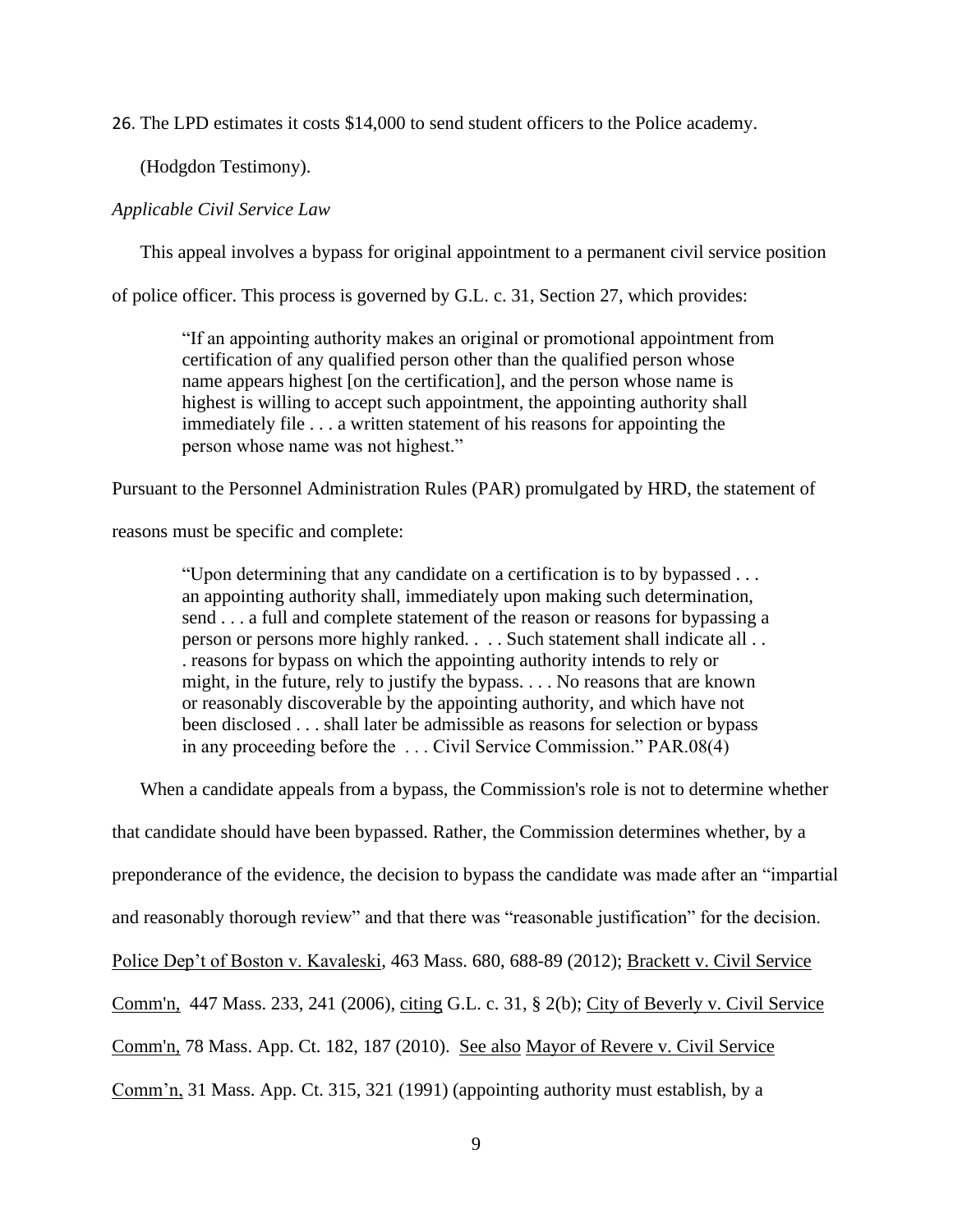preponderance of evidence, that the reasons assigned to justify the bypass were "more probably than not sound and sufficient"); Selectmen of Wakefield v. Judge of First Dist. Ct., 262 Mass. 477, 482 (1928).

"Reasonable justification in this context means 'done upon adequate reasons sufficiently supported by credible evidence, when weighed by an unprejudiced mind, guided by common sense and by correct rules of law.'" E.g., Brackett v. Civil Service Comm'n, 447 Mass. 233, 543 (2006) and cases cited; Commissioners of Civil Service v. Municipal Ct., 359 Mass. 211, 214 (1971), *citing* Selectmen of Wakefield v. Judge of First Dist. Ct., 262 Mass. 477, 482 (1928).

In selecting public employees of skill and integrity, appointing authorities are vested with a certain degree of discretion. City of Cambridge v. Civil Service Comm'n, 43 Mass. App. Ct. 300, 303-305, rev. den., 428 Mass. 1102 (1997). In deciding "whether there was reasonable justification" shown for an appointing authority's exercise of discretion, the Commission's primary concern is to ensure that the action comports with "[b]asic merit principles," as defined in [G.L.](http://web2.westlaw.com/find/default.wl?mt=Massachusetts&db=1000042&rs=WLW15.04&docname=MAST31S1&rp=%2ffind%2fdefault.wl&findtype=L&ordoc=2029136022&tc=-1&vr=2.0&fn=_top&sv=Split&tf=-1&pbc=70F732C1&utid=1) c. 31, § 1. See [Massachusetts Ass'n of Minority Law Enforcement Officers v. Abban,](http://web2.westlaw.com/find/default.wl?mt=Massachusetts&db=578&rs=WLW15.04&tc=-1&rp=%2ffind%2fdefault.wl&findtype=Y&ordoc=2029136022&serialnum=2001441097&vr=2.0&fn=_top&sv=Split&tf=-1&pbc=70F732C1&utid=1) 434 [Mass. 256, 259 \(2001\);](http://web2.westlaw.com/find/default.wl?mt=Massachusetts&db=578&rs=WLW15.04&tc=-1&rp=%2ffind%2fdefault.wl&findtype=Y&ordoc=2029136022&serialnum=2001441097&vr=2.0&fn=_top&sv=Split&tf=-1&pbc=70F732C1&utid=1) City of Beverly v. [Civil Service Comm'n, 78 Mass.](http://web2.westlaw.com/find/default.wl?mt=Massachusetts&db=578&rs=WLW15.04&tc=-1&rp=%2ffind%2fdefault.wl&findtype=Y&ordoc=2029136022&serialnum=2023501172&vr=2.0&fn=_top&sv=Split&tf=-1&pbc=70F732C1&utid=1) App. Ct. 182, 188 [\(2010\);](http://web2.westlaw.com/find/default.wl?mt=Massachusetts&db=578&rs=WLW15.04&tc=-1&rp=%2ffind%2fdefault.wl&findtype=Y&ordoc=2029136022&serialnum=2023501172&vr=2.0&fn=_top&sv=Split&tf=-1&pbc=70F732C1&utid=1) City of Cambridge v. Civil Service Comm'n, 43 Mass. App. Ct. 300, 303-305, rev. den., 428 Mass. 1102 (1997); MacHenry v. Civil Serv. Comm'n, 40 Mass. App. Ct. 632, 635 (1995), rev. den., 423 Mass. 1106 (1996); Mayor of Revere v. Civil Service Comm'n, 31 Mass. App. Ct. 315, 321 n.11, 326 (1991). "Basic merit principles" means, among other things, "assuring fair treatment of all applicants and employees in all aspects of personnel administration." G.L. c. 31, § 1.

The Commission, however, is not required to find that the appointing authority acted "arbitrarily and capriciously." Rather, the governing statute, [G.L.](https://1.next.westlaw.com/Link/Document/FullText?findType=L&pubNum=1000042&cite=MAST31S2&originatingDoc=Ib21af0ded3bd11d99439b076ef9ec4de&refType=LQ&originationContext=document&transitionType=DocumentItem&contextData=(sc.History*oc.UserEnteredCitation)) c. 31, § 2(b), gives the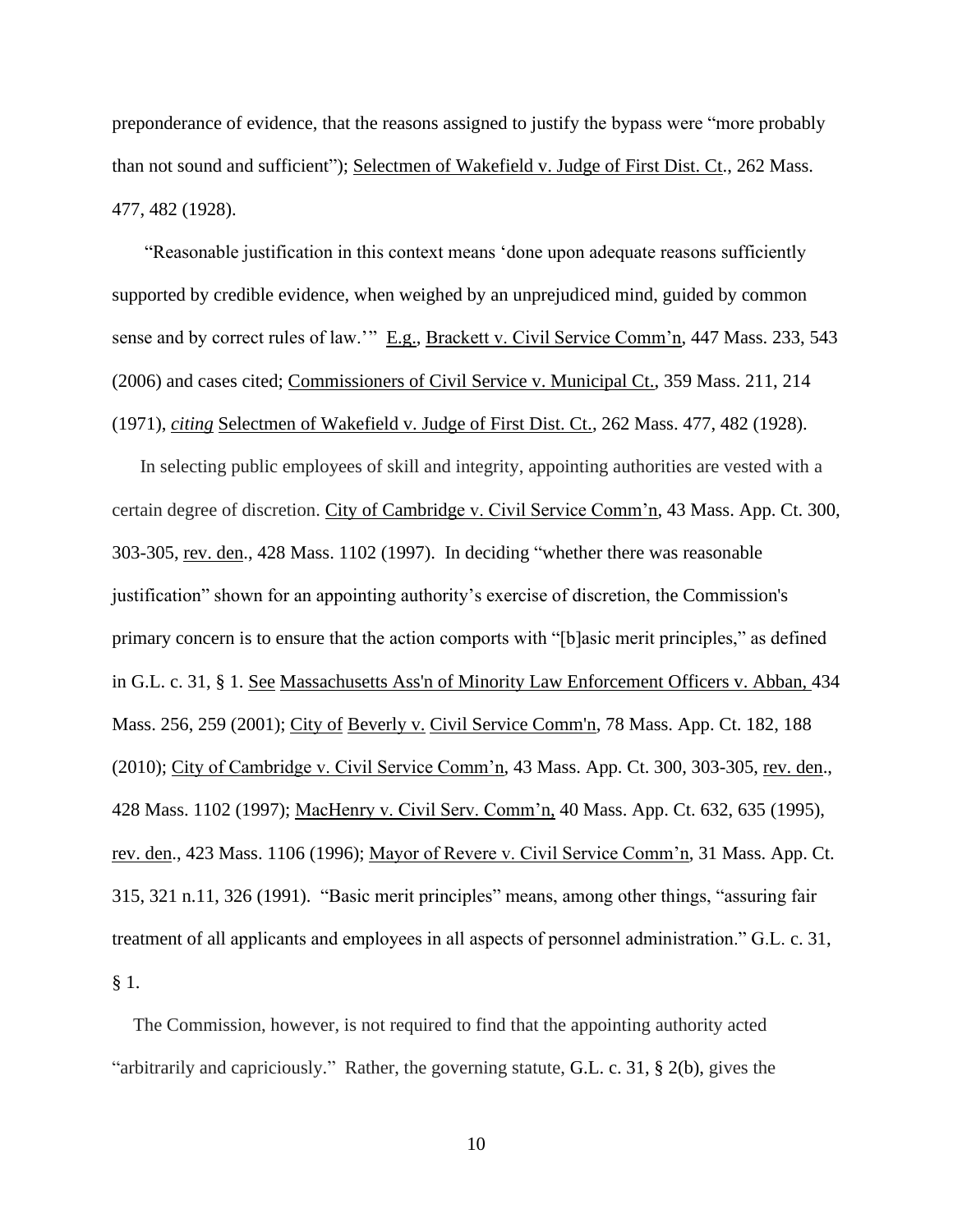Commission broad "scope to evaluate the legal basis of the appointing authority's action, even if based on a rational ground.*"* City of Cambridge v. Civil Service Comm'n, 43 Mass. App. Ct. 300, 303-305, rev. den., 428 Mass. 1102 (1997)*.* Although it is not within the authority of the Commission "to substitute its judgment about a valid exercise of discretion based on merit or policy considerations by an appointing authority", when there are *"*overtones of political control or objectives unrelated to merit standards or neutrally applied public policy, then the occasion is appropriate for intervention by the commission." Id.

### *Analysis*

Lowell has shown by a preponderance of evidence that there was reasonable justification to bypass the Appellant for appointment to the position of police officer with the Lowell Police Department based on his academic weaknesses, as exhibited by his failure at the prior LPD academy and some of his grades while obtaining his Associates degree, but not based on the Appellant's employment history.

The LPD's primary reason for bypassing the Appellant is concern about the Appellant's academic performance and capabilities. This concern is justified based on the record. The organization that governs police training, the Municipal Police Training Committee (MPTC), has determined that academic success is essential in the training of well-rounded and effective police officers and that certain academic criteria must be met in order to graduate from the Academy. Student officers are provided notice of these requirements though a Student Officer Training Guide. In accordance with MPTC training protocols, the LPD separated the Appellant from the academy after he failed three examinations at the 2015 academy.

Following his separation, and approximately two years later, the Appellant re-applied to the LPD, which conducted a second, thorough look at his credentials by conducting another detailed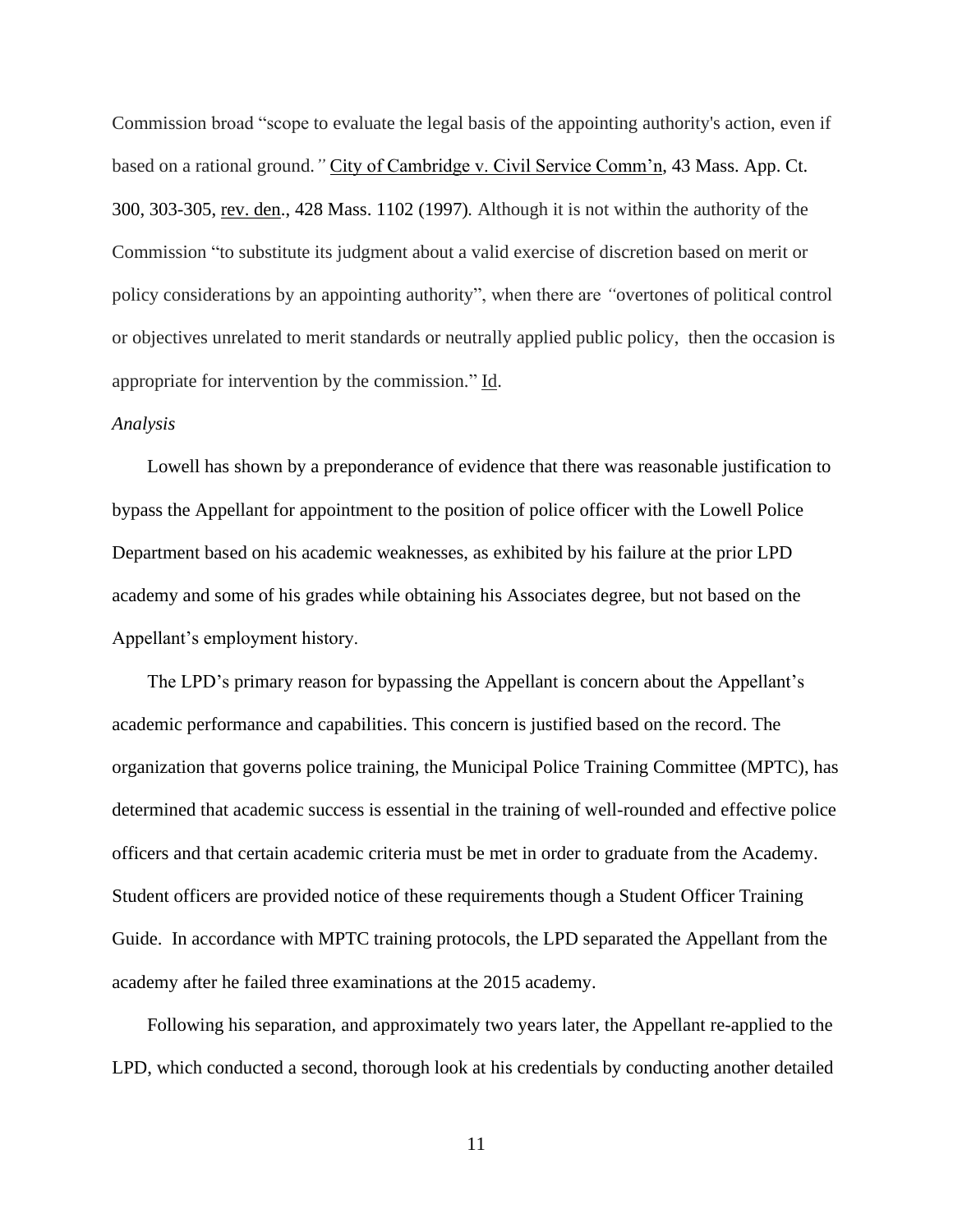background investigation and reviewing what the Appellant had accomplished during the short time in between his applications. The LPD was justifiably concerned that the Appellant would not be able to pass his academic classes based on two past indicators: the Appellant's three failed exams at the academy and the Appellant's average and below average grades for classes at Middlesex Community College. The Appellant's second application to the LPD occurred shortly after he completed his Associates degree. Because his grades did not reflect the kind of academic prowess that would indicate future academic successes, such as D's and a D-, the LPD had a valid reason based on evidence that the Appellant was not a strong candidate for the position of police officer because of his academic weaknesses. While it is accurate that the Appellant has since successfully completed the Essex County Sheriff's Department academy since he failed the LPD police academy, the trainings are different. Beyond the fact that one academy is for police recruits and the other is for correctional officers, the police academy is six months long whereas the county correctional officer training is only three months long. Further, although there is no indication in the record what courses are covered in the correctional officers training in the record, the roster of the police academy course load developed by the state Municipal Police Training Committee for the municipalities is long and substantive and includes everything from Bias Crimes and Constitutional Law to Motor Vehicle Stops and Patrol Response Procedures, a number of which are unlikely to covered in correctional officer training. Thus, the LPD was justified in bypassing the Appellant based on the Appellant's past course performance at the LPD academy and the lack of sufficient improvement in his grades while he obtained his Associates degree.

The LPD's second reason for bypassing the Appellant is the Appellant's employment history. The city has not established by a preponderance of the evidence that lack of work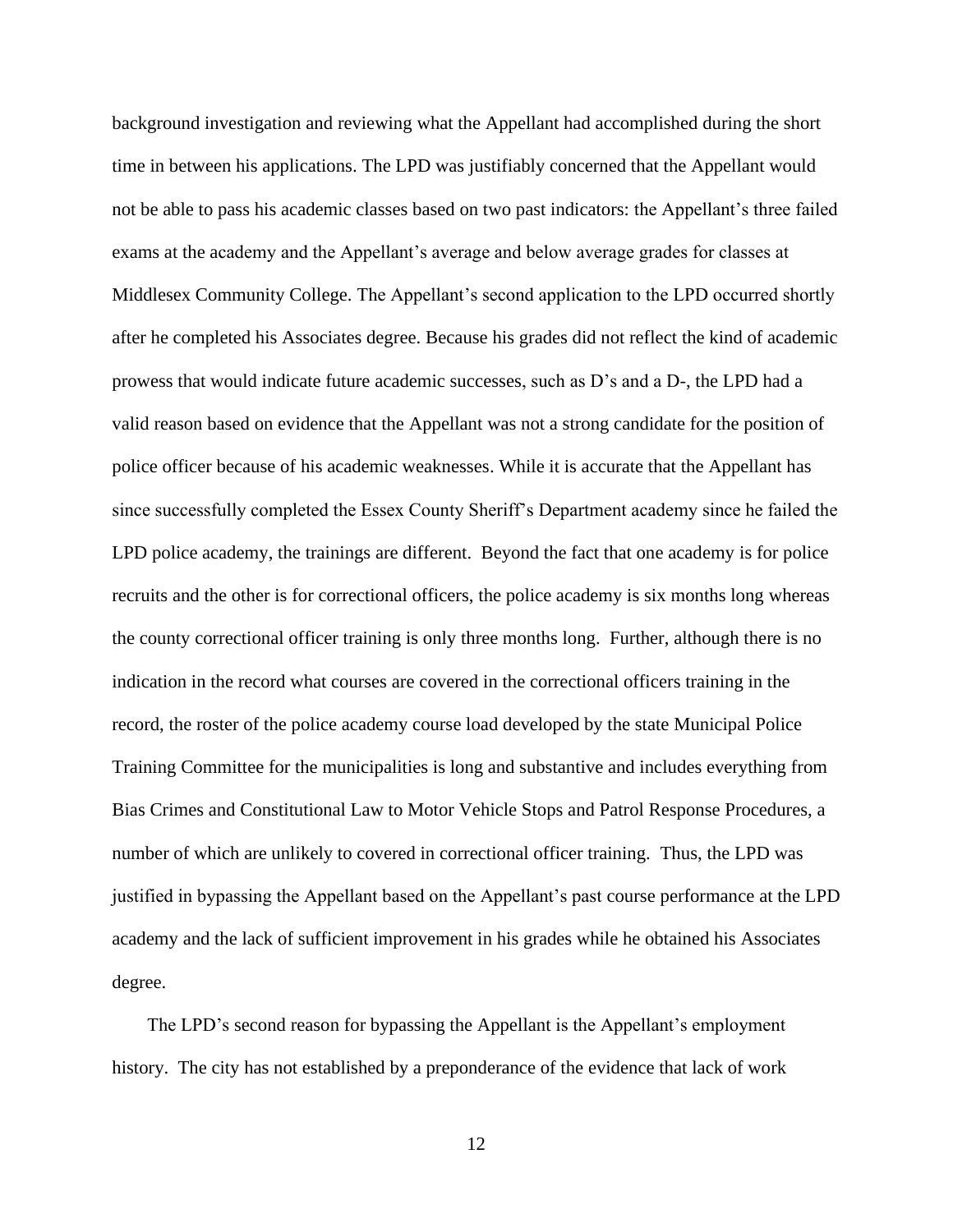history is a justifiable reason for bypass. I find it unacceptable that the Lowell bypass letter described as a "character flaw" the Appellant's family decision to take care of his children and pursue higher education while his wife works outside the home. As the Appellant explained, in the four years that he was in the Marines, he supported his wife and their young family and his wife remained at home with their children. Like many young families, the Appellant and his wife were faced with the high cost of childcare if both of them worked outside the home. By taking care of the children and taking courses to obtain an Associates degree, the Appellant avoided the high cost of childcare and enabled the Appellant to avail himself of veteran education benefits. As a result, the Appellant was able to earn an Associates degree and had just been hired by the Essex County Sheriff's Department as a correctional officer a couple of weeks before the LPD hiring process began. Unfortunately, the Appellant's brief tenure at the Sheriff's Department was an inadequate amount of time for the LPD to re-assess his candidacy. While some police candidates work and go to school concurrently, the LPD should not have counted it against him that the Appellant and his family made a different choice that best suits them. Therefore, the LPD did not establish by a preponderance of the evidence that it had reasonable justification to bypass the Appellant based on his employment history.

I reviewed the LPD records to determine whether there was bias in the selection of certain candidates. As noted above, five of the fifteen candidates who were ranked below the Appellant on the certification and were given conditional offers had relatives with a history of employment with the LPD although two of those five candidates with relatives on the force did not complete the hiring process. There is no indication in the record that the successful candidates' relatives had any involvement in the hiring process. Another four candidates who received conditional offers and were ranked below the Appellant were related to law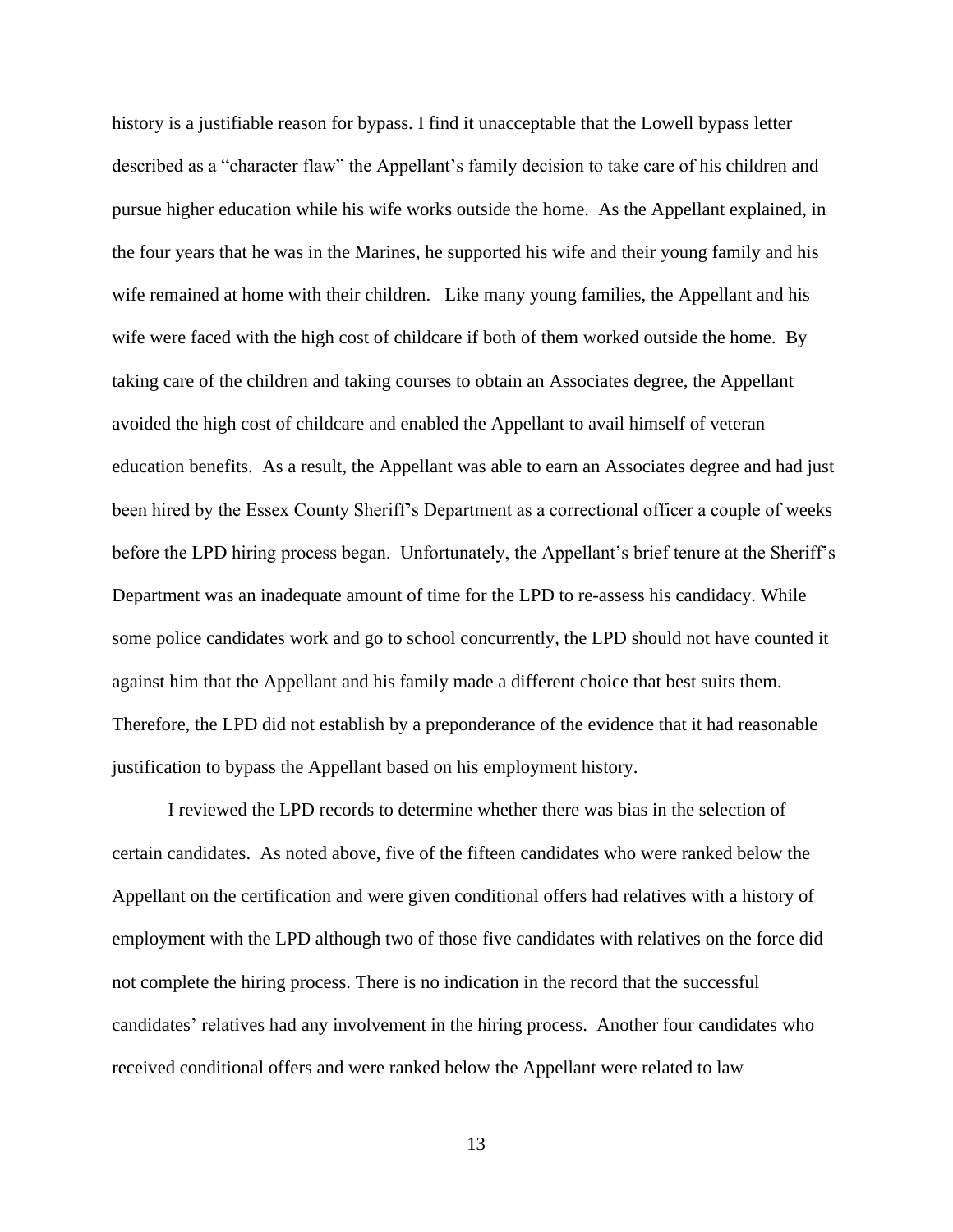enforcement personnel employed outside of Lowell but, again, two of those four candidates did not complete the hiring process. There is no indication in the record that the relatives of those four candidates took any inappropriate actions to affect the LPD hiring recommendations.

The Appellant was provided the opportunity to re-apply to the LPD in 2018 after he failed the 2015 police academy. The LPD conducted a reasonably thorough review of the Appellant that included a detailed background investigation and an interview. The decision to bypass the Appellant was based on a genuine concern that the Appellant would not be a success as a student officer and thus would not be a successful police officer at the LPD at this time. 6

#### *Conclusion*

For the above reasons, the Appellant's appeal under Docket No. G1-19-099 is hereby

#### *denied*.

Civil Service Commission

#### */s/ Cynthia Ittleman*

Cynthia A. Ittleman Commissioner

By a vote of the Civil Service Commission (Bowman, Chair; Camuso, Ittleman, Stein and Tivnan, Commissioners) on August 12, 2021.

Either party may file a motion for reconsideration within ten days of the receipt of this Commission order or decision. Under the pertinent provisions of the Code of Mass. Regulations, 801 CMR 1.01(7)(l), the motion must identify a clerical or mechanical error in this order or decision or a significant factor the Agency or the Presiding Officer may have overlooked in deciding the case. A motion for reconsideration does not toll the statutorily prescribed thirty-day time limit for seeking judicial review of this Commission order or decision.

Under the provisions of G.L c. 31, § 44, any party aggrieved by this Commission order or decision may initiate proceedings for judicial review under G.L. c. 30A, § 14 in the superior court within thirty (30) days after receipt of this order or decision. Commencement of such proceeding shall not, unless specifically ordered by the court, operate as a stay of this Commission order or decision. After initiating proceedings for judicial review in Superior Court, the plaintiff, or his / her attorney, is required to serve a copy of the summons and complaint upon the Boston office of the Attorney General of the Commonwealth, with a copy to the Civil Service Commission, in the time and in the manner prescribed by Mass. R. Civ. P. 4(d).

<sup>&</sup>lt;sup>6</sup> If the Appellant reapplies to the LPD in the future and has a post-2018 positive work history and otherwise clean record, his academic difficulty should no longer, by itself, be reasonable justification to bypass him.